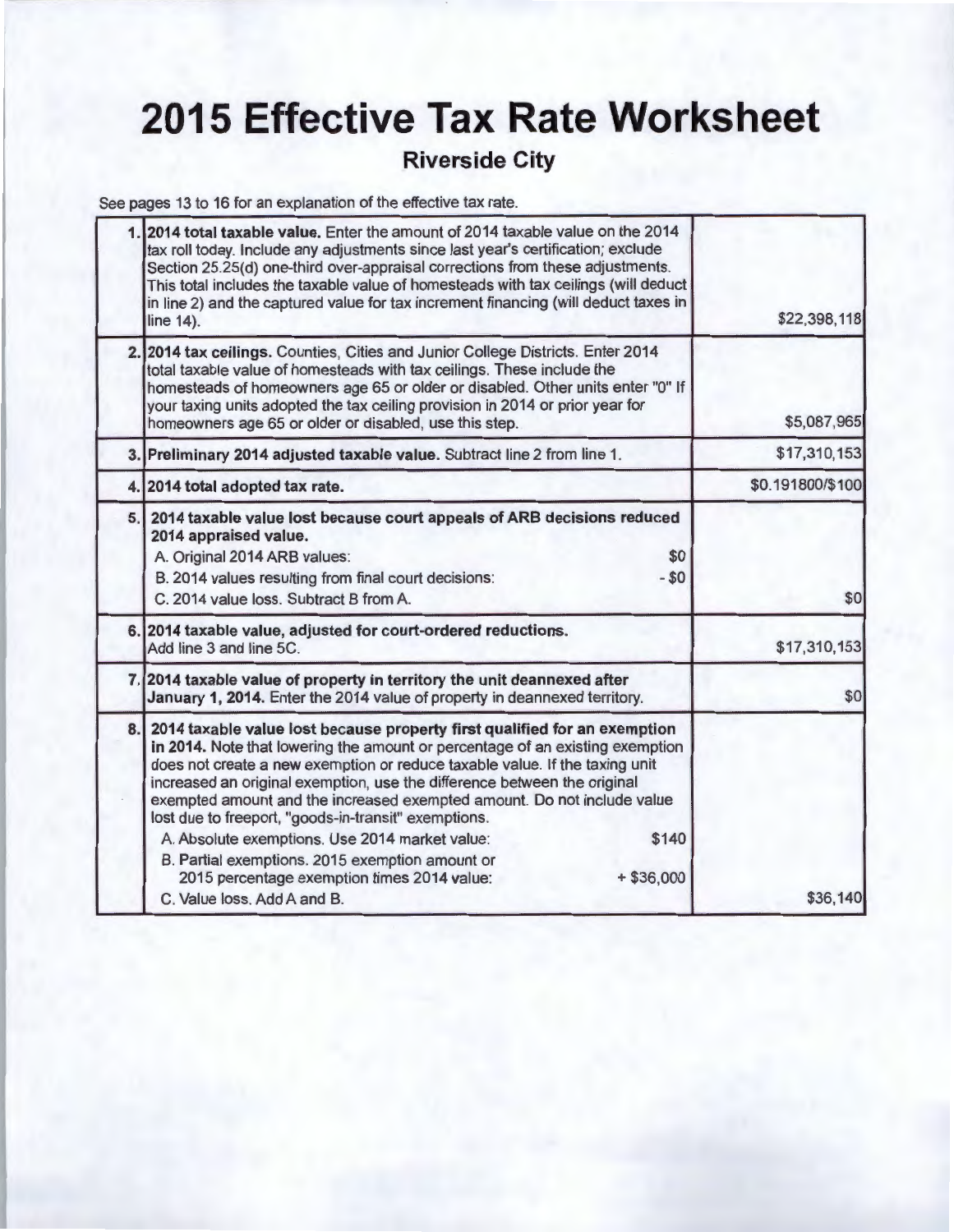## **2015 Effective Tax Rate Worksheet (continued) Riverside City**

| 9. | 2014 taxable value lost because property first qualified for agricultural<br>appraisal (1-d or 1-d-1), timber appraisal, recreational/scenic appraisal or<br>public access airport special appraisal in 2015. Use only those properties<br>that first qualified in 2015; do not use properties that qualified in 2014.<br>A. 2014 market value:<br>\$0<br>B. 2015 productivity or special appraised value:<br>- \$0                                 |              |
|----|-----------------------------------------------------------------------------------------------------------------------------------------------------------------------------------------------------------------------------------------------------------------------------------------------------------------------------------------------------------------------------------------------------------------------------------------------------|--------------|
|    | C. Value loss. Subtract B from A.                                                                                                                                                                                                                                                                                                                                                                                                                   | \$0          |
|    | 10. Total adjustments for lost value. Add lines 7, 8C and 9C.                                                                                                                                                                                                                                                                                                                                                                                       | \$36,140     |
|    | 11. 2014 adjusted taxable value. Subtract line 10 from line 6.                                                                                                                                                                                                                                                                                                                                                                                      | \$17,274,013 |
|    | 12. Adjusted 2014 taxes. Multiply line 4 by line 11 and divide by \$100.                                                                                                                                                                                                                                                                                                                                                                            | \$33,131     |
|    | 13. Taxes refunded for years preceding tax year 2014. Enter the amount of<br>taxes refunded during the last budget year for tax years preceding tax year<br>2014. Types of refunds include court decisions, Section 25.25(b) and (c)<br>corrections and Section 31.11 payment errors. Do not include refunds for tax<br>year 2014. This line applies only to tax years preceding tax year 2014.                                                     | \$0          |
|    | 14. Taxes in tax increment financing (TIF) for tax year 2014. Enter the amount of<br>taxes paid into the tax increment fund for a reinvestment zone as agreed by the<br>taxing unit. If the unit has no 2015 captured appraised value in Line 16D, enter<br>"0."                                                                                                                                                                                    | \$0          |
|    | 15. Adjusted 2014 taxes with refunds. Add lines 12 and 13, subtract line 14.                                                                                                                                                                                                                                                                                                                                                                        | \$33,131     |
|    | 16. Total 2015 taxable value on the 2015 certified appraisal roll today. This<br>value includes only certified values and includes the total taxable value of<br>homesteads with tax ceilings (will deduct in line 18). These homesteads<br>includes homeowners age 65 or older or disabled.<br>A. Certified values only:<br>\$26,085,348<br>B. Counties: Include railroad rolling stock values<br>certified by the Comptroller's office:<br>$+ $0$ |              |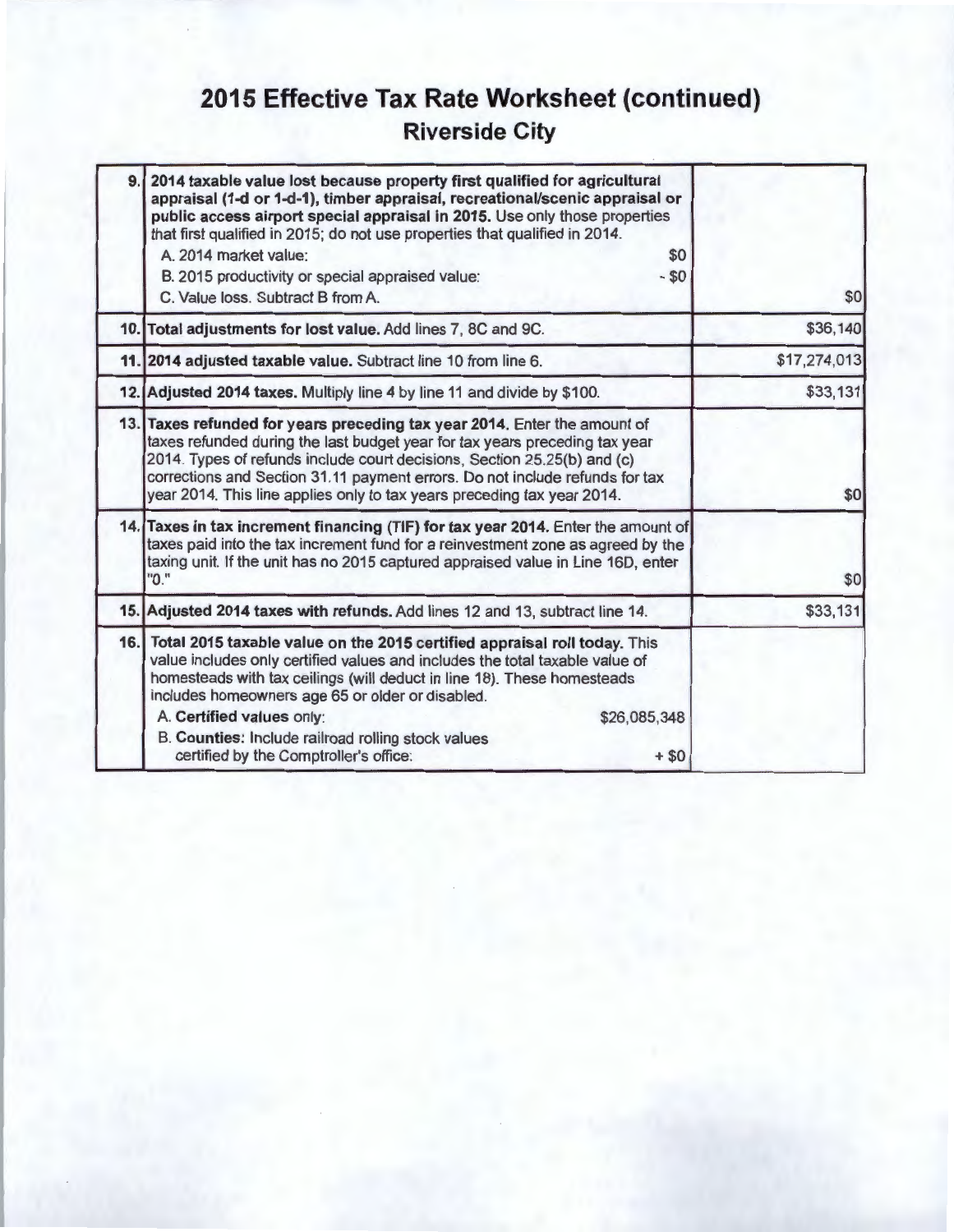## **2015 Effective Tax Rate Worksheet (continued) Riverside City**

| 16.<br>(cont.) | C. Pollution control exemption: Deduct the value<br>of property exempted for the current tax year for<br>the first time as pollution control property (use this<br>line based on attorney's advice):<br>D. Tax increment financing: Deduct the 2015<br>captured appraised value of property taxable by a<br>taxing unit in a tax increment financing zone for<br>which the 2015 taxes will be deposited into the tax<br>increment fund. Do not include any new property<br>value that will be included in line 21 below.<br>E. Total 2015 value. Add A and B, then subtract C                                                                                                                                                           | $- $0$<br>$- $0$    |              |
|----------------|-----------------------------------------------------------------------------------------------------------------------------------------------------------------------------------------------------------------------------------------------------------------------------------------------------------------------------------------------------------------------------------------------------------------------------------------------------------------------------------------------------------------------------------------------------------------------------------------------------------------------------------------------------------------------------------------------------------------------------------------|---------------------|--------------|
| 17.1           | and D.<br>Total value of properties under protest or not included on certified<br>appraisal roll.<br>A. 2015 taxable value of properties under<br>protest. The chief appraiser certifies a list of<br>properties still under ARB protest. The list shows<br>the district's value and the taxpayer's claimed<br>value, if any or an estimate of the value if the<br>taxpayer wins. For each of the properties under<br>protest, use the lowest of these values. Enter the                                                                                                                                                                                                                                                                |                     | \$26,085,348 |
|                | total value.<br>B. 2015 value of properties not under protest or<br>included on certified appraisal roll. The chief<br>appraiser gives taxing units a list of those taxable<br>properties that the chief appraiser knows about<br>but are not included at appraisal roll certification.<br>These properties also are not on the list of<br>properties that are still under protest. On this list<br>of properties, the chief appraiser includes the<br>market value, appraised value and exemptions<br>for the preceding year and a reasonable estimate<br>of the market value, appraised value and<br>exemptions for the current year. Use the lower<br>market, appraised or taxable value (as<br>appropriate). Enter the total value. | \$518,566<br>$+ $0$ |              |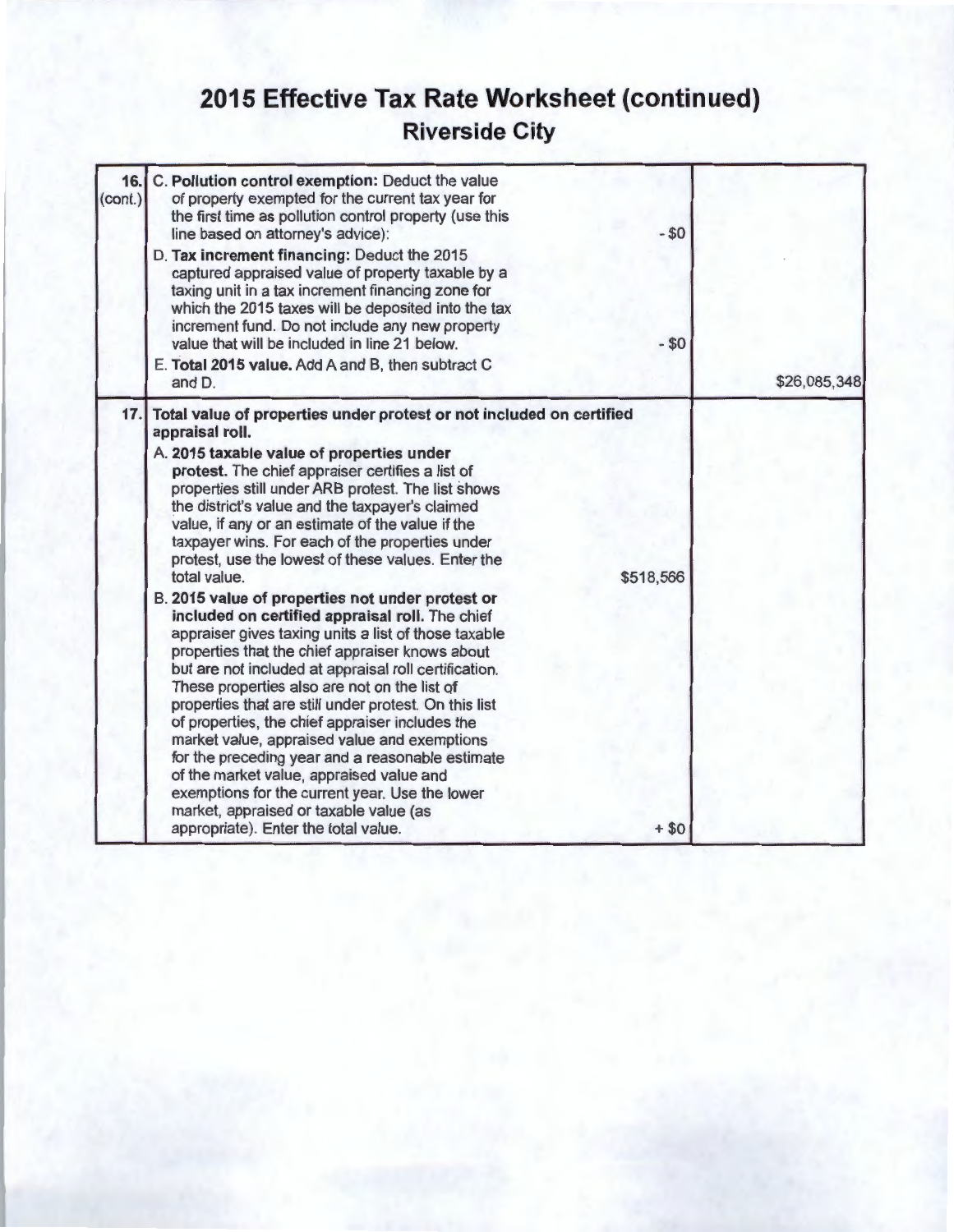## **2015 Effective Tax Rate Worksheet (continued) Riverside City**

| 17.<br>(cont.) | C. Total value under protest or not certified. Add<br>A and B.                                                                                                                                                                                                                                                                                                                                                                                                                                                                                                                                                                                                                                                                                                                                                                                                                                                                               | \$518,566      |
|----------------|----------------------------------------------------------------------------------------------------------------------------------------------------------------------------------------------------------------------------------------------------------------------------------------------------------------------------------------------------------------------------------------------------------------------------------------------------------------------------------------------------------------------------------------------------------------------------------------------------------------------------------------------------------------------------------------------------------------------------------------------------------------------------------------------------------------------------------------------------------------------------------------------------------------------------------------------|----------------|
|                | 18. 2015 tax ceilings. Counties, cities and junior colleges enter 2015 total taxable<br>value of homesteads with tax ceilings. These include the homesteads of<br>homeowners age 65 or older or disabled. Other units enter "0." If your taxing<br>units adopted the tax ceiling provision in 2014 or prior year for homeowners<br>age 65 or older or disabled, use this step.                                                                                                                                                                                                                                                                                                                                                                                                                                                                                                                                                               | \$5,461,817    |
|                | 19. 2015 total taxable value. Add lines 16E and 17C. Subtract line 18.                                                                                                                                                                                                                                                                                                                                                                                                                                                                                                                                                                                                                                                                                                                                                                                                                                                                       | \$21,142,097   |
|                | 20. Total 2015 taxable value of properties in territory annexed after January 1,<br>2008. Include both real and personal property. Enter the 2015 value of property<br>in territory annexed.                                                                                                                                                                                                                                                                                                                                                                                                                                                                                                                                                                                                                                                                                                                                                 | \$0            |
|                | 21. Total 2015 taxable value of new improvements and new personal property<br>located in new improvements. "New" means the item was not on the<br>appraisal roll in 2014. An improvement is a building, structure, fixture or fence<br>erected on or affixed to land. A transportable structure erected on its owner's<br>land is also included unless it is held for sale or is there only temporarily. New<br>additions to existing improvements may be included if the appraised value can<br>be determined. New personal property in a new improvement must have been<br>brought into the unit after January 1, 2014 and be located in a new<br>improvement. New improvements do include property on which a tax<br>abatement agreement has expired for 2015. New improvements do not include<br>mineral interests produced for the first time, omitted property that is back<br>assessed and increased appraisals on existing property. | \$1,436,920    |
|                | 22. Total adjustments to the 2015 taxable value. Add lines 20 and 21.                                                                                                                                                                                                                                                                                                                                                                                                                                                                                                                                                                                                                                                                                                                                                                                                                                                                        | \$1,436,920    |
|                | 23. 2015 adjusted taxable value. Subtract line 22 from line 19.                                                                                                                                                                                                                                                                                                                                                                                                                                                                                                                                                                                                                                                                                                                                                                                                                                                                              | \$19,705,177   |
|                | 24. 2015 effective tax rate. Divide line 15 by line 23 and multiply by \$100.                                                                                                                                                                                                                                                                                                                                                                                                                                                                                                                                                                                                                                                                                                                                                                                                                                                                | \$0.1681/\$100 |
|                | 25. COUNTIES ONLY. Add together the effective tax rates for each type of tax the<br>county levies. The total is the 2015 county effective tax rate.                                                                                                                                                                                                                                                                                                                                                                                                                                                                                                                                                                                                                                                                                                                                                                                          |                |
|                | <b>Fund Name</b><br><b>Tax Rate</b><br>${fields.1}$<br>${fields2}$                                                                                                                                                                                                                                                                                                                                                                                                                                                                                                                                                                                                                                                                                                                                                                                                                                                                           | \$/\$100       |

A county, city or hospital district that adopted the additional sales tax in November 2014 or in May 2015 must adjust its effective tax rate. The Additional Sales Tax Rate Worksheet on page 39 sets out this adjustment. Do not forget to complete the Additional Sales Tax Rate Worksheet if the taxing unit adopted the additional sales tax on these dates.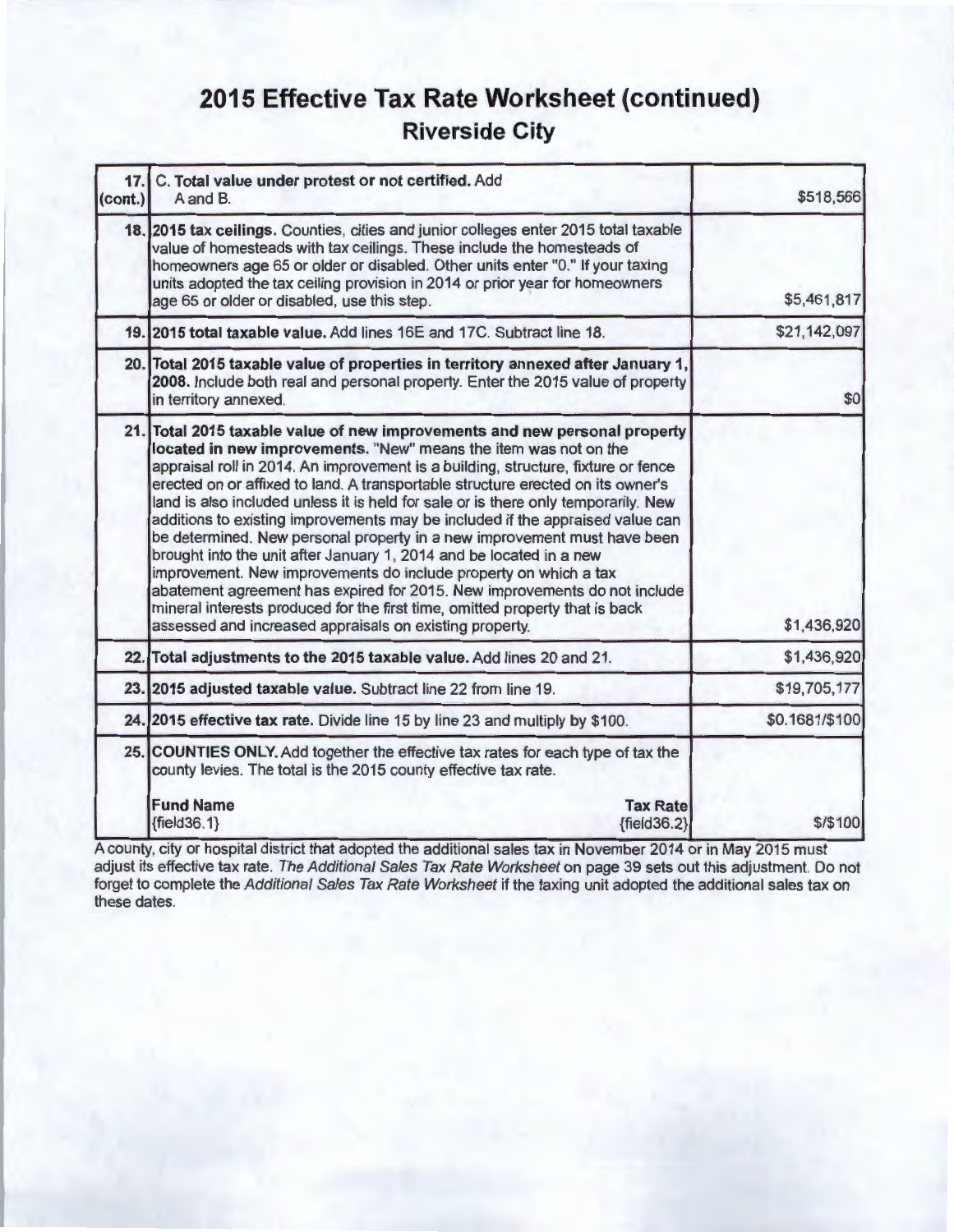# **2015 Rollback Tax Rate Worksheet**

### **Riverside City**

See pages 17 to 21 for an explanation of the rollback tax rate.

| 26. 2014 maintenance and operations (M&O) tax rate.                                                                                                                                                                                                                                                                                                                                                                                                                                                                                                                                                                                      |                       | \$0.191800/\$100 |
|------------------------------------------------------------------------------------------------------------------------------------------------------------------------------------------------------------------------------------------------------------------------------------------------------------------------------------------------------------------------------------------------------------------------------------------------------------------------------------------------------------------------------------------------------------------------------------------------------------------------------------------|-----------------------|------------------|
| 27. 2014 adjusted taxable value. Enter the amount from line 11.                                                                                                                                                                                                                                                                                                                                                                                                                                                                                                                                                                          |                       | \$17,274,013     |
| 28. 2014 M&O taxes.<br>A. Multiply line 26 by line 27 and divide by \$100.<br>B. Cities, counties and hospital districts with<br>additional sales tax: Amount of additional sales<br>tax collected and spent on M&O expenses in<br>2014. Enter amount from full year's sales tax<br>revenue spent for M&O in 2014 fiscal year, if any.<br>Other units, enter "0." Counties exclude any<br>amount that was spent for economic development                                                                                                                                                                                                 | \$33,131              |                  |
| grants from the amount of sales tax spent.<br>C. Counties: Enter the amount for the state criminal<br>justice mandate. If second or later year, the<br>amount is for increased cost above last year's<br>amount. Other units, enter "0."                                                                                                                                                                                                                                                                                                                                                                                                 | $+ $44,401$<br>$+ $0$ |                  |
| D. Transferring function: If discontinuing all of a<br>department, function or activity and transferring it<br>to another unit by written contract, enter the<br>amount spent by the unit discontinuing the<br>function in the 12 months preceding the month of<br>this calculation. If the unit did not operate this<br>function for this 12-month period, use the amount<br>spent in the last full fiscal year in which the unit<br>operated the function. The unit discontinuing the<br>function will subtract this amount in H below. The<br>unit receiving the function will add this amount in<br>H below. Other units, enter "0." | $+/-$ \$0             |                  |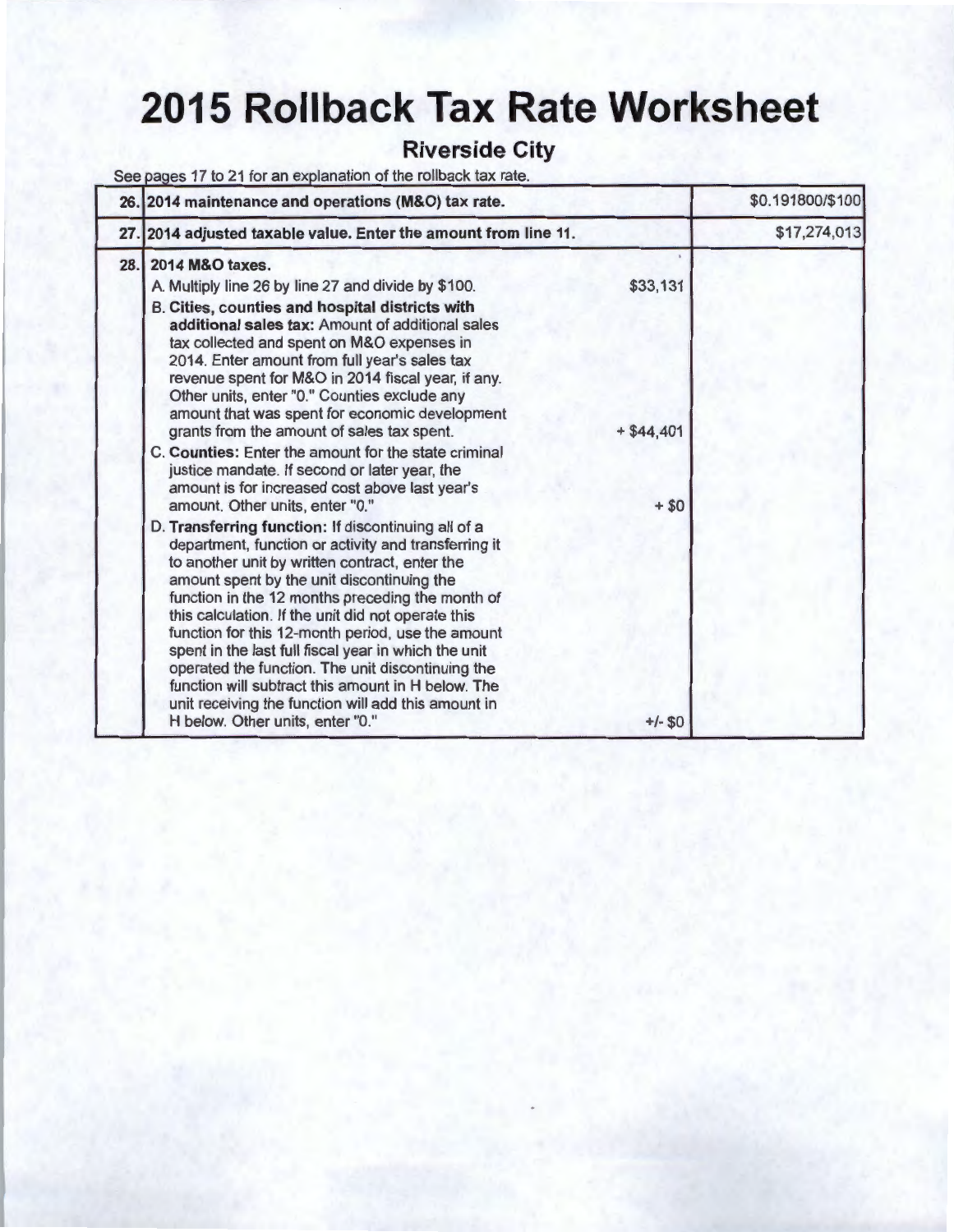## **2015 Rollback Tax Rate Worksheet (continued) Riverside City**

| 28.<br>(cont.) | E. Taxes refunded for years preceding tax year<br>2014: Enter the amount of M&O taxes refunded<br>during the last budget year for tax years<br>preceding tax year 2014. Types of refunds<br>include court decisions, Section 25.25(b) and (c)<br>corrections and Section 31.11 payment errors. Do<br>not include refunds for tax year 2014. This line<br>applies only to tax years preceding tax year 2014.<br>F. Enhanced indigent health care expenditures:<br>Enter the increased amount for the current year's<br>enhanced indigent health care expenditures<br>above the preceding tax year's enhanced indigent<br>health care expenditures, less any state<br>assistance.<br>G. Taxes in tax increment financing (TIF): Enter<br>the amount of taxes paid into the tax increment<br>fund for a reinvestment zone as agreed by the<br>taxing unit. If the unit has no 2015 captured<br>appraised value in Line 16D, enter "0." | $+ $0$<br>$+ $0$<br>$- $0$ |                |
|----------------|-------------------------------------------------------------------------------------------------------------------------------------------------------------------------------------------------------------------------------------------------------------------------------------------------------------------------------------------------------------------------------------------------------------------------------------------------------------------------------------------------------------------------------------------------------------------------------------------------------------------------------------------------------------------------------------------------------------------------------------------------------------------------------------------------------------------------------------------------------------------------------------------------------------------------------------|----------------------------|----------------|
|                | H. Adjusted M&O Taxes. Add A, B, C, E and F. For<br>unit with D, subtract if discontinuing function and<br>add if receiving function. Subtract G.                                                                                                                                                                                                                                                                                                                                                                                                                                                                                                                                                                                                                                                                                                                                                                                   |                            | \$77,532       |
|                | 29. 2015 adjusted taxable value.<br>Enter line 23 from the Effective Tax Rate Worksheet.                                                                                                                                                                                                                                                                                                                                                                                                                                                                                                                                                                                                                                                                                                                                                                                                                                            |                            | \$19,705,177   |
|                | 30. 2015 effective maintenance and operations rate.<br>Divide line 28H by line 29 and multiply by \$100.                                                                                                                                                                                                                                                                                                                                                                                                                                                                                                                                                                                                                                                                                                                                                                                                                            |                            | \$0.3934/\$100 |
|                | 31. 2015 rollback maintenance and operation rate.<br>Multiply line 30 by 1.08. (See lines 49 to 52 for additional rate for pollution<br>control expenses.                                                                                                                                                                                                                                                                                                                                                                                                                                                                                                                                                                                                                                                                                                                                                                           |                            | \$0.4248/\$100 |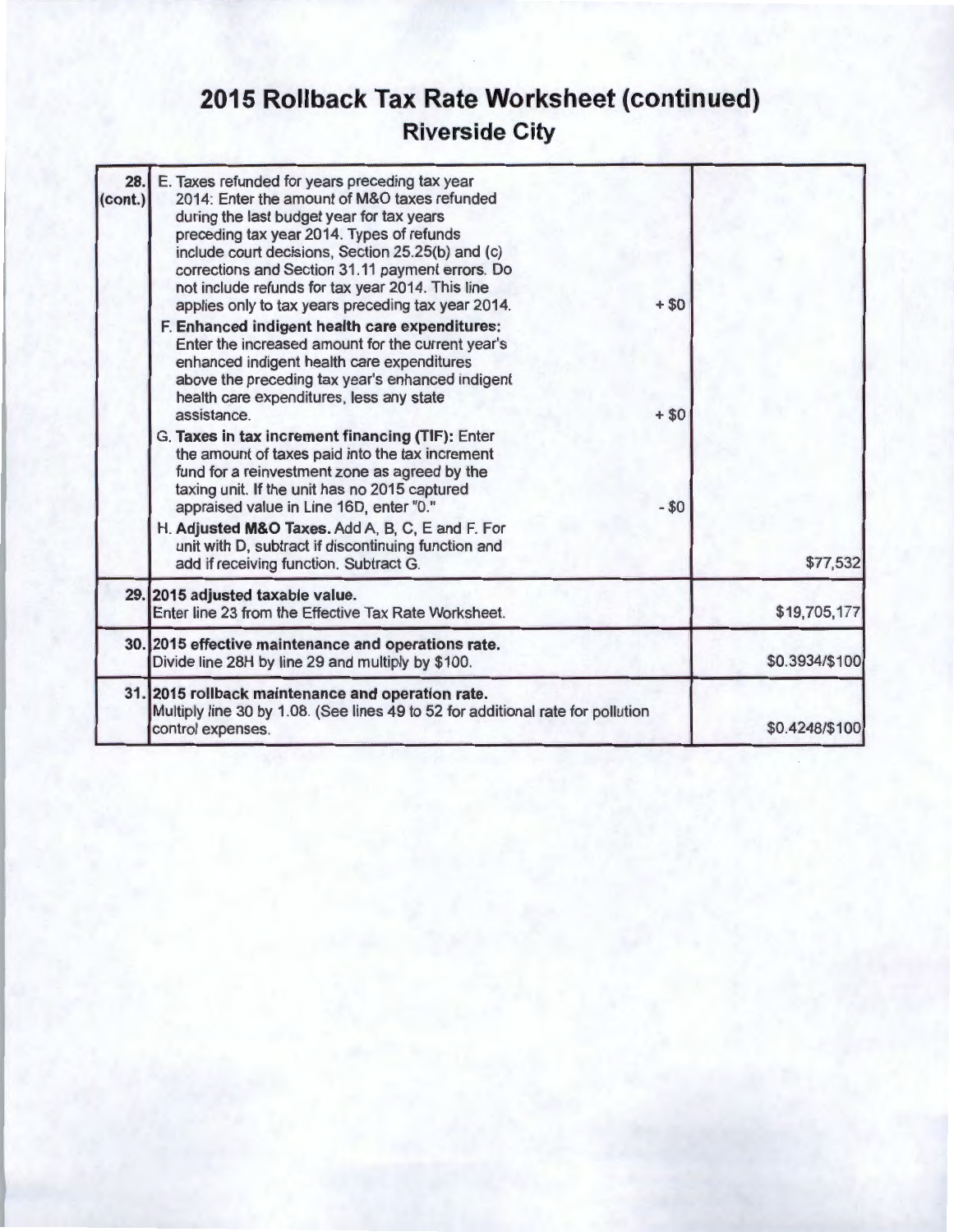## **2015 Rollback Tax Rate Worksheet (continued) Riverside City**

| 32. | Total 2015 debt to be paid with property taxes and additional sales tax                                                                                                                                                                                                                                                                                          |                |
|-----|------------------------------------------------------------------------------------------------------------------------------------------------------------------------------------------------------------------------------------------------------------------------------------------------------------------------------------------------------------------|----------------|
|     | revenue.<br>"Debt" means the interest and principal that will be paid on debts that:                                                                                                                                                                                                                                                                             |                |
|     | (1) are paid by property taxes,                                                                                                                                                                                                                                                                                                                                  |                |
|     | (2) are secured by property taxes,                                                                                                                                                                                                                                                                                                                               |                |
|     | (3) are scheduled for payment over a period longer than one year and<br>(4) are not classified in the unit's budget as M&O expenses.                                                                                                                                                                                                                             |                |
|     | A: Debt also includes contractual payments to other<br>taxing units that have incurred debts on behalf of this<br>taxing unit, if those debts meet the four conditions<br>above. Include only amounts that will be paid from<br>property tax revenue. Do not include appraisal<br>district budget payments. List the debt in Schedule B:<br>Debt Service.<br>\$0 |                |
|     | B: Subtract unencumbered fund amount used to                                                                                                                                                                                                                                                                                                                     |                |
|     | reduce total debt.<br>$-$0$                                                                                                                                                                                                                                                                                                                                      |                |
|     | $-50$<br>C: Subtract amount paid from other resources.                                                                                                                                                                                                                                                                                                           |                |
|     | D: Adjusted debt. Subtract B and C from A.                                                                                                                                                                                                                                                                                                                       | \$0            |
|     | 33. Certified 2014 excess debt collections. Enter the amount certified by the<br>collector.                                                                                                                                                                                                                                                                      | \$0            |
|     | 34. Adjusted 2015 debt. Subtract line 33 from line 32.                                                                                                                                                                                                                                                                                                           | \$0            |
|     | 35. Certified 2015 anticipated collection rate. Enter the rate certified by the<br>collector. If the rate is 100 percent or greater, enter 100 percent.                                                                                                                                                                                                          | 100.000000%    |
|     | 36. 2015 debt adjusted for collections. Divide line 34 by line 35.                                                                                                                                                                                                                                                                                               | \$0            |
|     | 37. 2015 total taxable value. Enter the amount on line 19.                                                                                                                                                                                                                                                                                                       | \$21,142,097   |
|     | 38. 2015 debt tax rate. Divide line 36 by line 37 and multiply by \$100.                                                                                                                                                                                                                                                                                         | \$0.0000/\$100 |
|     | 39. 2015 rollback tax rate. Add lines 31 and 38.                                                                                                                                                                                                                                                                                                                 | \$0.4248/\$100 |
|     | 40. COUNTIES ONLY. Add together the rollback tax rates for each type of tax the<br>county levies. The total is the 2015 county rollback tax rate.                                                                                                                                                                                                                |                |
|     | <b>Fund Name</b><br><b>Tax Rate</b>                                                                                                                                                                                                                                                                                                                              |                |
|     | $\{field65.2\}$<br>${fields 5.1}$                                                                                                                                                                                                                                                                                                                                | \$/\$100       |

A taxing unit that adopted the additional sales tax must complete the lines for the *Additional Sales Tax Rate.* A taxing unit seeking additional rollback protection for pollution control expenses completes the Additional Rollback Protection for Pollution Control.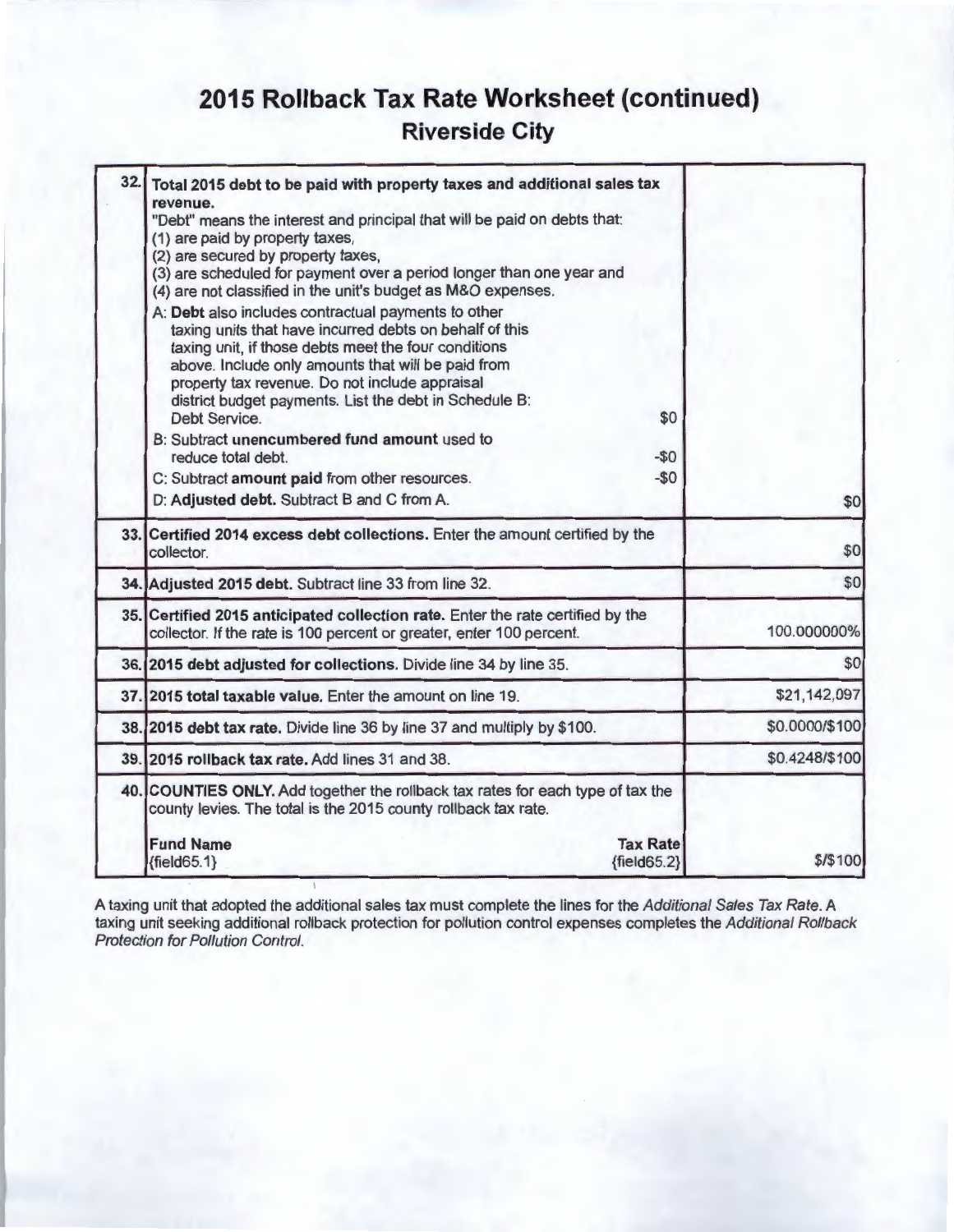## **Additional Sales Tax Rate Worksheet Riverside City**

| 41. Units that adopted the sales tax in August or November 2014, or in January or<br>May 2015. Enter the Comptroller's estimate of taxable sales for the previous<br>four quarters. Units that adopted the sales tax before August 2014, skip this<br>line. |
|-------------------------------------------------------------------------------------------------------------------------------------------------------------------------------------------------------------------------------------------------------------|
| 42. Estimated sales tax revenue. Counties exclude any amount that is or will be<br>spent for economic development grants from the amount of estimated sales tax<br>revenue.                                                                                 |
| UNITS THAT ADOPTED THE SALES TAX IN AUGUST OR NOVEMBER<br>2014, OR IN JANUARY OR MAY 2015. Multiply the amount on line 41 by the<br>sales tax rate (.01, .005, or .0025, as applicable) and multiply the result by<br>.95.                                  |
| $-OR-$                                                                                                                                                                                                                                                      |
| UNITS THAT ADOPTED THE SALES TAX BEFORE AUGUST 2014. Enter the<br>sales tax revenue for the previous four quarters. Do not multiply by .95.                                                                                                                 |
| 43. 2015 total taxable value. Enter the amount from line 37 of the Rollback Tax<br>Rate Worksheet.                                                                                                                                                          |
| 44. Sales tax adjustment rate. Divide line 42 by line 43 and multiply by \$100.                                                                                                                                                                             |
| 45. 2015 effective tax rate, unadjusted for sales tax. Enter the rate from line 24 or<br>25, as applicable, on the Effective Tax Rate Worksheet.                                                                                                            |
| 46. 2015 effective tax rate, adjusted for sales tax.                                                                                                                                                                                                        |
| UNITS THAT ADOPTED THE SALES TAX IN AUGUST OR NOVEMBER<br>2014, OR IN JANUARY OR MAY 2015. Subtract line 45 from line 46.                                                                                                                                   |
| $-OR-$                                                                                                                                                                                                                                                      |
| UNITS THAT ADOPTED THE SALES TAX BEFORE AUGUST 2014. Enter<br>line 46, do not subtract.                                                                                                                                                                     |
| 47. 2015 rollback tax rate, unadjusted for sales tax. Enter the rate from line 39 or<br>40, as applicable, of the rollback tax rate worksheet.                                                                                                              |
| 48. 2015 rollback tax rate, adjusted for sales tax. Subtract line 44 from line 47.                                                                                                                                                                          |
|                                                                                                                                                                                                                                                             |

If the additional sales tax rate increased or decreased from last year, contact the Comptroller's office for special instructions on calculating the sales tax projection for the first year after the rate change.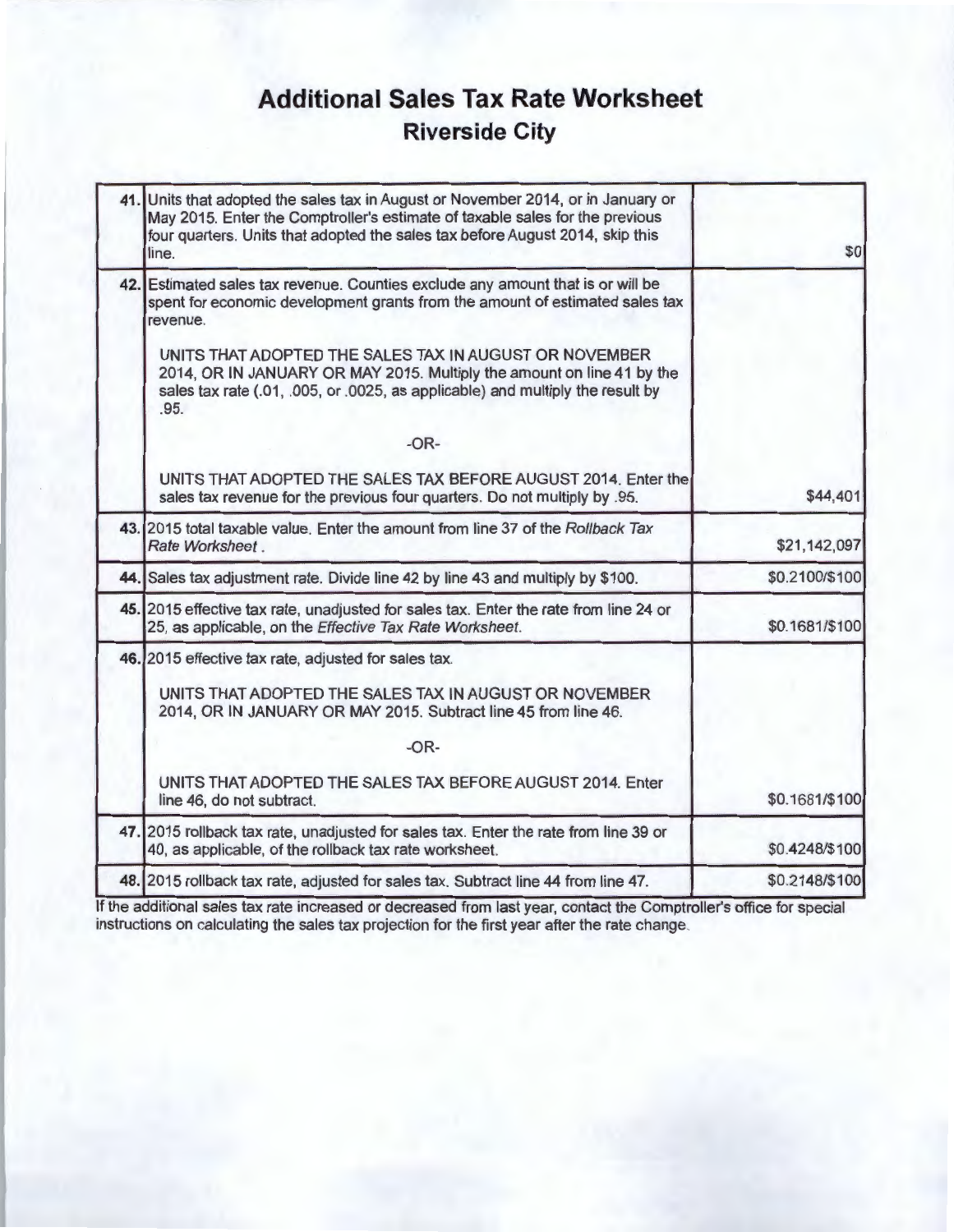## **Additional Rollback Protection for Pollution Control Worksheet Riverside City**

| 49. Certified expenses from TCEQ. Enter the amount certified in the determination<br>letter from TCEQ. The taxing unit shall provide its assessor with a copy of the<br>letter. See Part 3, the Rollback Rate, for more details. |                |
|----------------------------------------------------------------------------------------------------------------------------------------------------------------------------------------------------------------------------------|----------------|
| 50. 2015 total taxable value. Enter the amount from line 37 of the Rollback Tax<br>Rate Worksheet.                                                                                                                               | \$21,142,097   |
| 51. Additional rate for pollution control. Divide line 49 by line 50 and multiply by 100.                                                                                                                                        | \$0.0000/\$100 |
| 52. 2015 rollback tax rate, adjusted for pollution control. Add line 51 to one of the<br>following lines (as applicable): line 39, line 40 (counties) or line 48 (units with<br>the additional sales tax).                       | \$0.2148/\$100 |